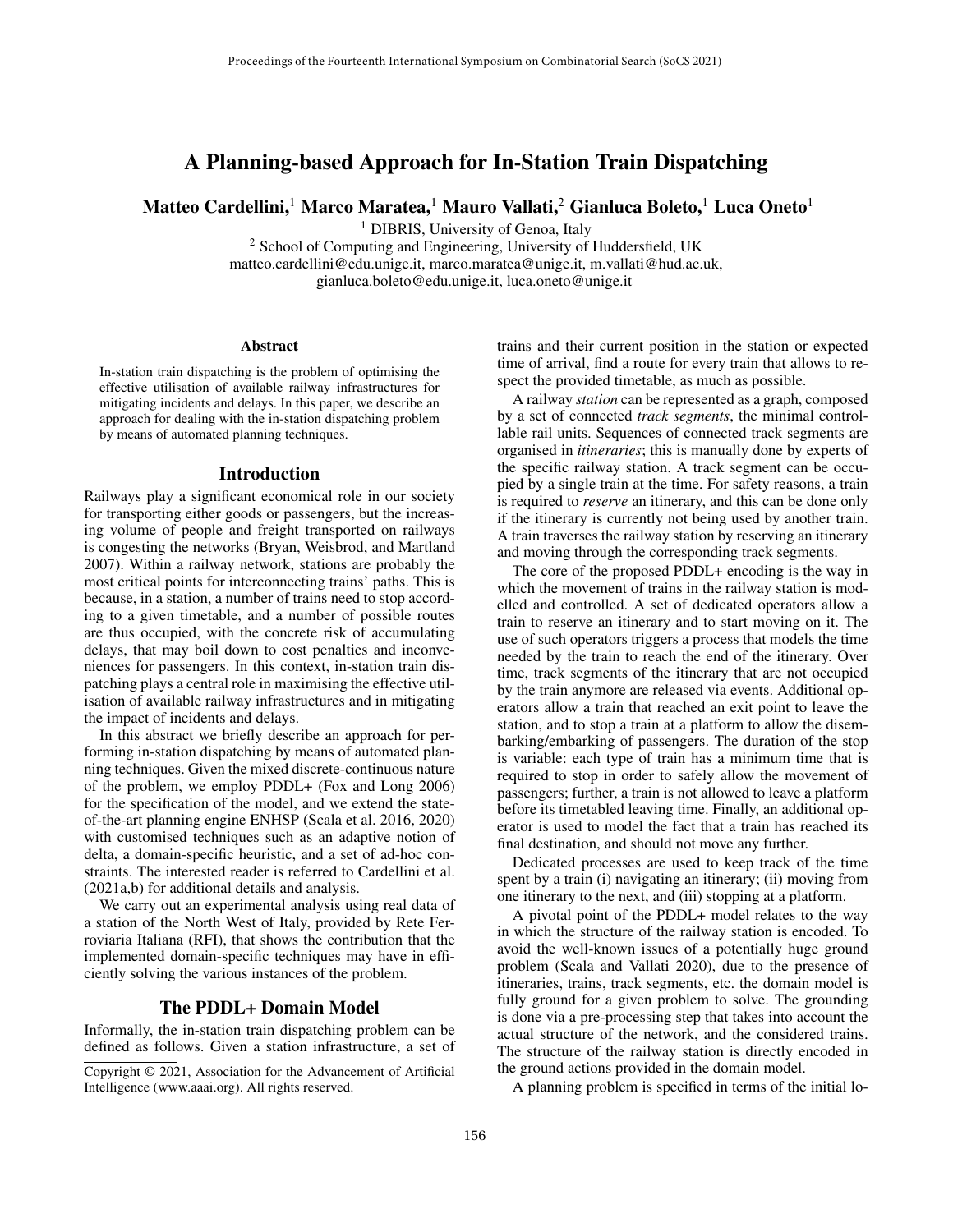cation of trains, and of the required goal state defined as the positions that trains must reach. Example models can be found at https://github.com/matteocarde/icaps2021.

# Heuristic Search for Train Dispatching

The ENHSP planning engine (Scala et al. 2016, 2020) has been used to solve in-station train dispatching problems encoded in PDDL+. It is a forward search planning engine that deals with continuous processes using the Discretise and Validate approach. ENHSP has been optimised in three ways: adaptive delta, heuristic, and constraints.

Adaptive Delta. Traditionally, PDDL+ planning engines exploit a fixed time discretisation step for solving a given instance. In the proposed model, it is possible to know a-priori when events will be triggered, so it is possible to exactly predict when the world will change. It is therefore possible to exploit a dynamic time discretisation. This is similar in principle to the approach exploited by decision-epoch planning engines for dealing with temporal planning problems (Cushing, Kambhampati, and Weld 2007).

Specialised Heuristic. Following the traditional A\* search settings, the cost of a search state z is calculated as  $f(z) =$  $q(z)+h(z)$ , where  $q(z)$  represents the cost to reach z, while  $h(z)$  provides an heuristic estimation of the cost needed to reach a goal state from z. In our specialisation,  $g(z)$  is calculated as the elapsed modelled time from the initial state to z.  $h(z)$  is a domain-specific heuristic calculated as follows:

$$
h(z) = \sum_{t \in T(z)} \rho_t(z) + \pi_t(z) \tag{1}
$$

where  $T(z)$  is the set of trains of the given problem that did not yet achieve their goals at z.  $\rho_t(z)$  is a quantity that measures the time that, starting from the current position, the considered train needs to reach its final destination. The method  $\pi_t(z)$  gives a very high penalisation for each goal of the considered train  $t$  that has not yet been satisfied at  $z$ .

Constraints. The planning engine has been extended by explicitly considering 3 set of constraints. The first set limits the time a train is allowed to stay in the controlled station. The other sets limit, respectively, the time passed from the arrival of the train in the station, and the time spent stopping at a platform. The idea behind such constraints is to avoiding situations where trains are left waiting for long periods of time, occupying valuable resources. The maximum times are calculated a-priori, according to historical data, and depends on the structure of the railway station.

#### Evaluation

We tested the proposed PDDL+-based approach by exploiting 5 months (January to May 2020) of real-world data of one medium-sized railway station provided by RFI. The station includes 130 track segments (34 track switches), 107 itineraries, 10 platforms, 3 entry and 3 exit points.

Here we focus on assessing the usefulness of the domainspecific improvements. To perform this analysis, we selected the day –in February 2020, before the start of the COVID-19 lockdown in Italy– with the minimum mean squared deviation of recorded train timings from the official timetable.



Figure 1: The CPU-time needed for planning instances with an increasing number of trains using different combinations of domain-specific optimisation techniques.

This was done to guarantee that no emergency operations were executed by the human operators. We considered the evening peak hour of the day, 17:00-20:00. During the selected time-slot 31 trains moved through the station. We considered different time windows of the 3-hours period to generate instances with an increasing number of trains.

Figure 1 shows the CPU planning time required by the 8 combinations to deal with increasingly large instances. The combination labelled *All-Off* considers ENHSP run using the default settings, and none of the optimisation techniques introduced in this paper. The *All-On* label indicates instead the planning engine run using all the optimisations. Finally, labels *AD*, *Heu*, and *Const* are used to indicate the use of, respectively, adaptive delta, domain-specific heuristic, and constraints. The analysis was performed with a cut-off time of 60 CPU-time seconds, on a 2.5GHz Intel Core i7 Quadprocessors with 16GB of memory made available.

Summarising, the performed experiments indicate that the use of the specialised heuristic is the single most important component of the domain-specific planning engine. The adaptive delta plays an important role as well, but their synergic combination allows to solve all evaluated instances. The use of constraints provides some improvement, but not as significant as the other elements.

## Conclusion

We presented an automatic solution to the in-station train dispatching problem. We modelled the problem in PDDL+, and designed a set of domain-specific enhancements that allow the ENHSP planning engine to solve complex instances.

As future work, we are interested in extending our approach to support maintenance operations and preferences, and to consider different and more complex scenarios. Finally, we would like to consider alternative approaches, such as Answer Set Programming (Abels et al. 2020).

### Acknowledgements

This work has been partially funded by Hitachi Rail STS through RAIDLab, a joint laboratory with University of Genoa. This work has been supported by Rete Ferroviaria Italiana who provided the data for the analysis (we sincerely thank Renzo Canepa for his support). Mauro Vallati was supported by a UKRI Future Leaders Fellowship [grant number MR/T041196/1].